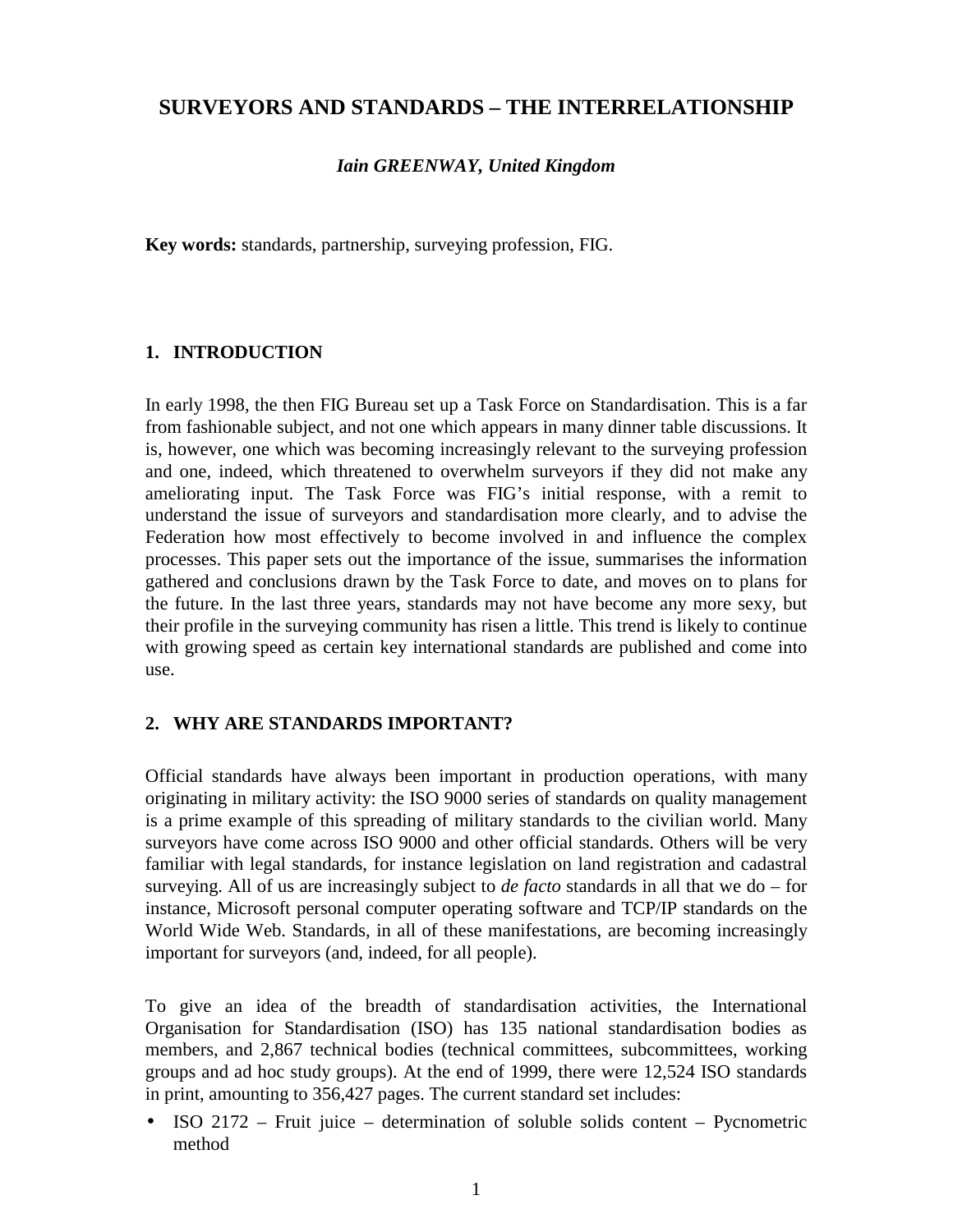- ISO 2729 Woodworking tools chisels and gouges
- ISO 6806 Rubber hoses and hose assemblies for use in oil burners specification
- ISO 8192 Water quality test for inhibition of oxygen consumption by activated sludge
- ISO 11540 Caps for writing and marking instruments intended for use by children up to 14 years of age – safety requirements
- ISO 12857 Optics and optical instruments geodetic instruments field procedures for determining accuracy

Turning to the benefits of standards, recent research undertaken by the Technical University of Dresden and the Fraunhofer Institute for Systems and Innovations (DIN 1999) found that:

- The benefit to the German economy from standardisation amounts to more than US\$ 15 billion per year;
- Standards contribute more to economic growth than patents and licences;
- Companies that participate actively in standards work have a head start on their competitors in adapting to market demands and new technologies;
- Transaction costs are lower when European and International Standards are used; and
- Research risks and development costs are reduced for companies contributing to the standardisation process.

At a very practical level, the attendance of each delegate at this FIG meeting required standardisation in very many fields: in telecommunications, to ensure that our booking forms were received correctly; in aeronautics, to ensure that safe and efficient fuel was used in the aeroplane, and that it could dock at the gate on arrival; in IT, so that overheads could be projected successfully by speakers. Perhaps the difficulties caused by the lack of standardisation in some areas make the benefits more clear: how many times has anyone forgotten their international plug adapter and been unable to charge electronic equipment in another country? And how often have we all been frustrated (or worse) by the American insistence on using a different standard paper size (and a different measurement system) from the rest of the world?

Turning more specifically to the field of surveying, many of the disciplines within the profession have not to date been subject to *de jure* international standards. Some standards have existed for land survey instruments (for instance ISO 12857 cited above), but these have not been widely used. In the valuation field, national standards have long existed for the process of valuing a building. These are now being consolidated at an international level by the International Valuation Standards Committee (IVSC), in the first instance in IVS2000 published last year. For the suppliers and users of geographic information, however, 2001 will be a very important year, with the publication of most of the 20 or so standards in the series ISO 191xx, covering a broad range of issues relating to geographic information. A particular piece of work of the ISO Technical Committee (number 211) developing these standards is on the Qualification and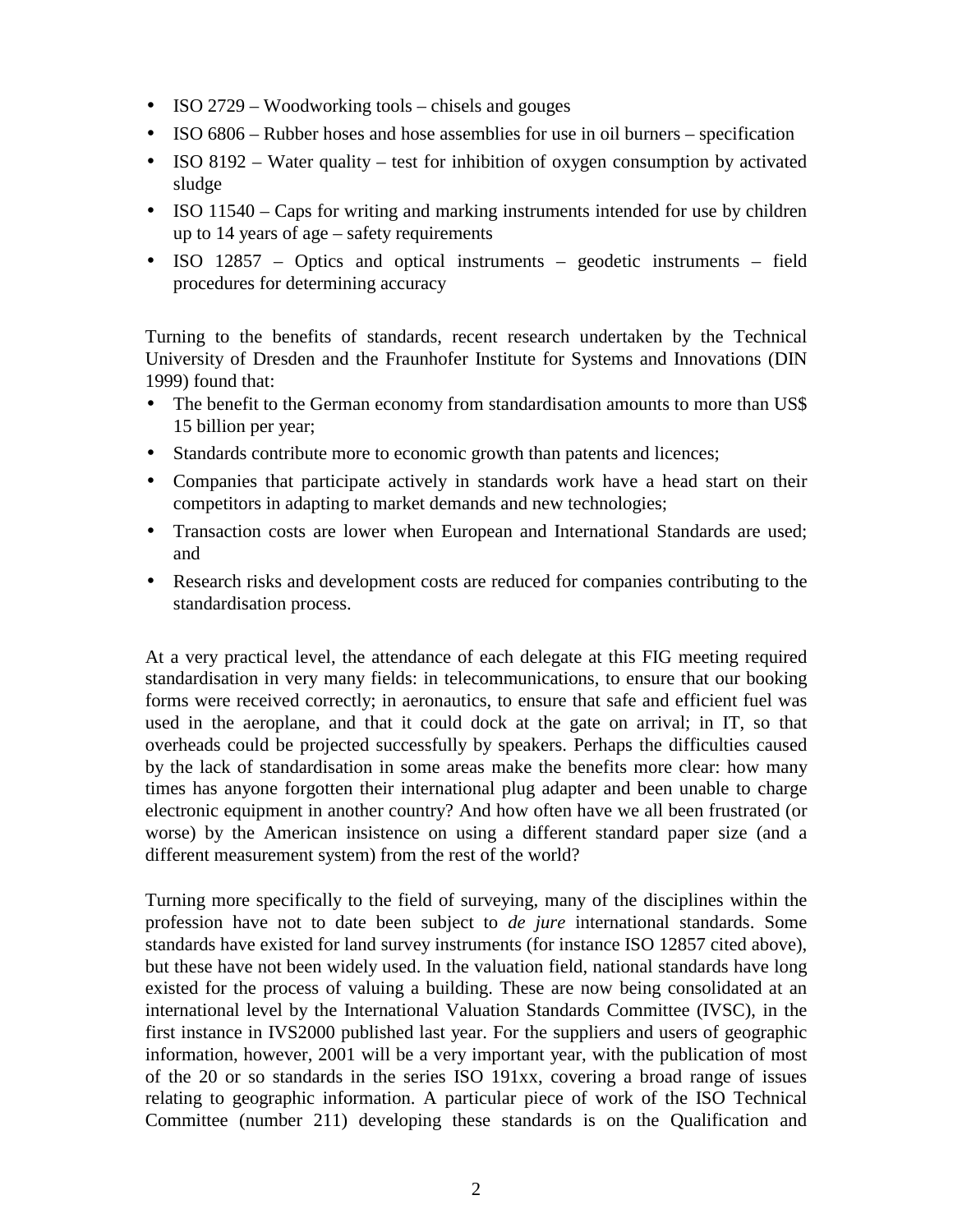Certification of personnel, something which has the potential to override any agreements for mutual recognition/ reciprocity between FIG member associations.

At a specific and at a generic level, therefore, standards are important to surveyors. The German research referred to above shows the potential positive power of standards. Such positive results, however, do not occur without effort by the stakeholders of the field in question.

## **3. THE VOICE OF THE SURVEYOR**

The process of creating standards is a lengthy one – many of the draft ISO standards on geographic information (19101 *et seq.)*, for instance, have already been under development for more than three years, and none have (at the date of writing) been published as international standards. This time scale has to be shortened in a world where technological developments are happening more and more frequently; as ISO recognises, standards will otherwise constrain development. The same difficulties can arise with legislation – the cadastral survey regulations of many countries prescribe methodologies which must be used, thereby often disallowing GPS methods.

The main participants in the process of developing standards are generally academics and public servants – people whose organisations can afford for them to spend time on, and travel to, the necessary meetings. In general, practitioners are present in much more limited numbers. This means that standardisation bodies will often have limited knowledge of other initiatives – they will assume a 'green field site' when in fact a good deal is already in hand. A particularly relevant current example for surveyors is the area of Spatial Data Infrastructures (at national, regional and global levels) – these will be profoundly impacted (for good or ill) by standards and it is therefore vital that there are clear links between the various professional and standardisation activities.

These difficulties are recognised by the various standardisation bodies and solutions are allowed for in their statutes. ISO, for instance, recognises Liaison bodies. Such organisations can participate fully in the process of developing standards, with the single exception that they do not have voting rights (whereas national standardisation bodies – the members of ISO – do have such rights). There are currently over 500 liaison bodies recognised by ISO, including Consumers International, the European Aluminium Association, the International Association of the Manufacturers of Stocks and Soups, and Visa International. In the surveying field, FIG, ICA, IAG and ISPRS are all registered as Liaison bodies and are active (to differing extents) in relevant ISO activities. Further details of the way in which ISO operates can be found in Greenway (2000) and in the draft FIG Guide on Standardisation (FIG 2001).

At this point, it should also be noted that international standardisation activity is becoming increasingly dominant, in an era of increasing international trade, over regional and national standards. This emphasises the growing role for international organisations such as FIG in inputting to the standardisation process – as opposed to doing this at the national or regional level.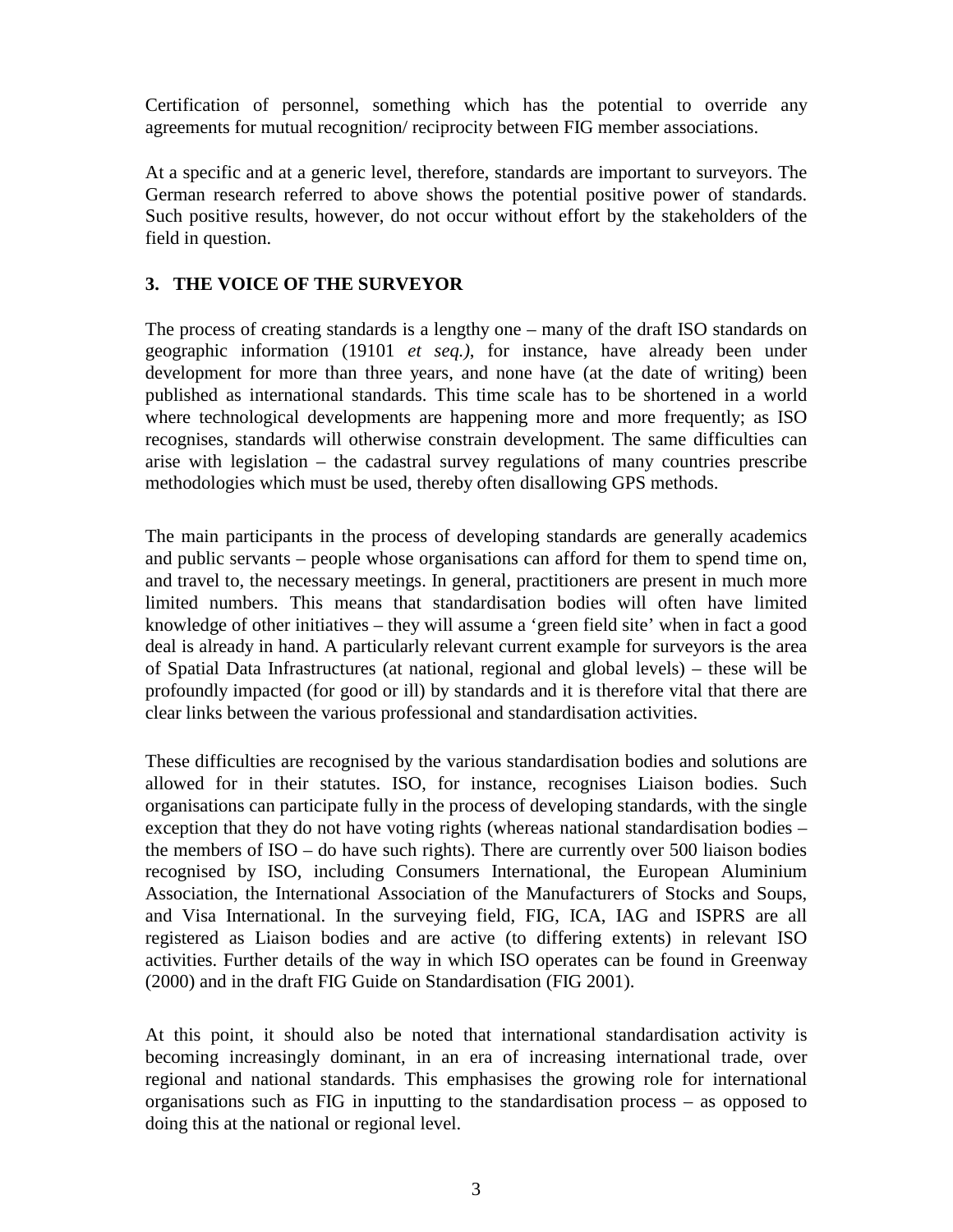The current ISO work on the Certification and Qualification of Geomatics Personnel provides an example of how surveyors can have a voice in the development of a concept – and of the limitations on the power of that voice. The concept behind the work item is one with which it is easy to agree – that, in an increasingly international world, the mobility of qualifications and certification is important. Following the rules of ISO, the Canadian national standardisation body prepared a proposal for a new work item to cover this field, leading to an international standard in the area. This was debated within the Technical Committee meetings, supported by some countries and opposed by others. It was strongly opposed by the professional survey bodies, on the basis that official standardisation risked fossilising the process (as with the cadastral legislation referred to above). Written submissions, however, have nowhere near the impact within ISO as being present at meetings, and lobbying. Many of the survey Liaison bodies were not present and their written submissions could therefore be more easily ignored.

The point at which significant change was introduced into the Canadian proposal – to develop an informative report rather than a standard – was a meeting of interested parties in Brighton, in the margins of the FIG Congress in July 1998. This meeting showed the importance of continued, personal lobbying to get points across, particularly bearing in mind that Liaison bodies do not have a vote at any stage of the standardisation process. In the ensuing postal vote, the proposal to set up such a work item was passed by 12 votes to 9 (many of the larger, active members voted against the proposal but smaller, non-active national standardisation bodies were not aware of the debate raised by the proposal and voted in favour). Once the working team was set, Liaison bodies again varied in approach. Some bodies chose to ignore the working group. FIG, however, felt that it was important to be a part of the discussions, shaping the process as much as possible whilst, in parallel, continuing its own work in the Task Force on Mutual Recognition chaired by Stig Enemark (see Enemark and Plimmer, 2000, for more information on this Task Force).

The working group is currently drafting a report (which is due by the autumn of 2001); one of its convenors is a regular attendee at FIG meetings and is a member of the FIG Task Force on Standardisation. FIG's presence has allowed us to make our case clearly, but our influence within the working group (as but one voice) is limited, and the final vote on accepting (or not) the report will be made by postal vote, with again organisations who have had no involvement (and very limited interest) holding key votes. The working group's progress and conclusions are summarised in Knoop (2001).

To date, therefore, surveying Liaison bodies to ISO have had limited effect in influencing the process. Such bodies are, however, recognised by key players as providing a useful input to the process. They are also, of course, key players in encouraging the use of standards when they are finally published. The reasons for limited impact include a limited understanding of the processes of ISO and how to influence them to best effect; a fragmentation of the surveying communities voice, with limited coordination between FIG, ISPRS and the other bodies; and not using even the full range of communications possible through the various internal FIG groups such as Task Forces, Commissions and Bureau. There has, perhaps, also been a tendency to give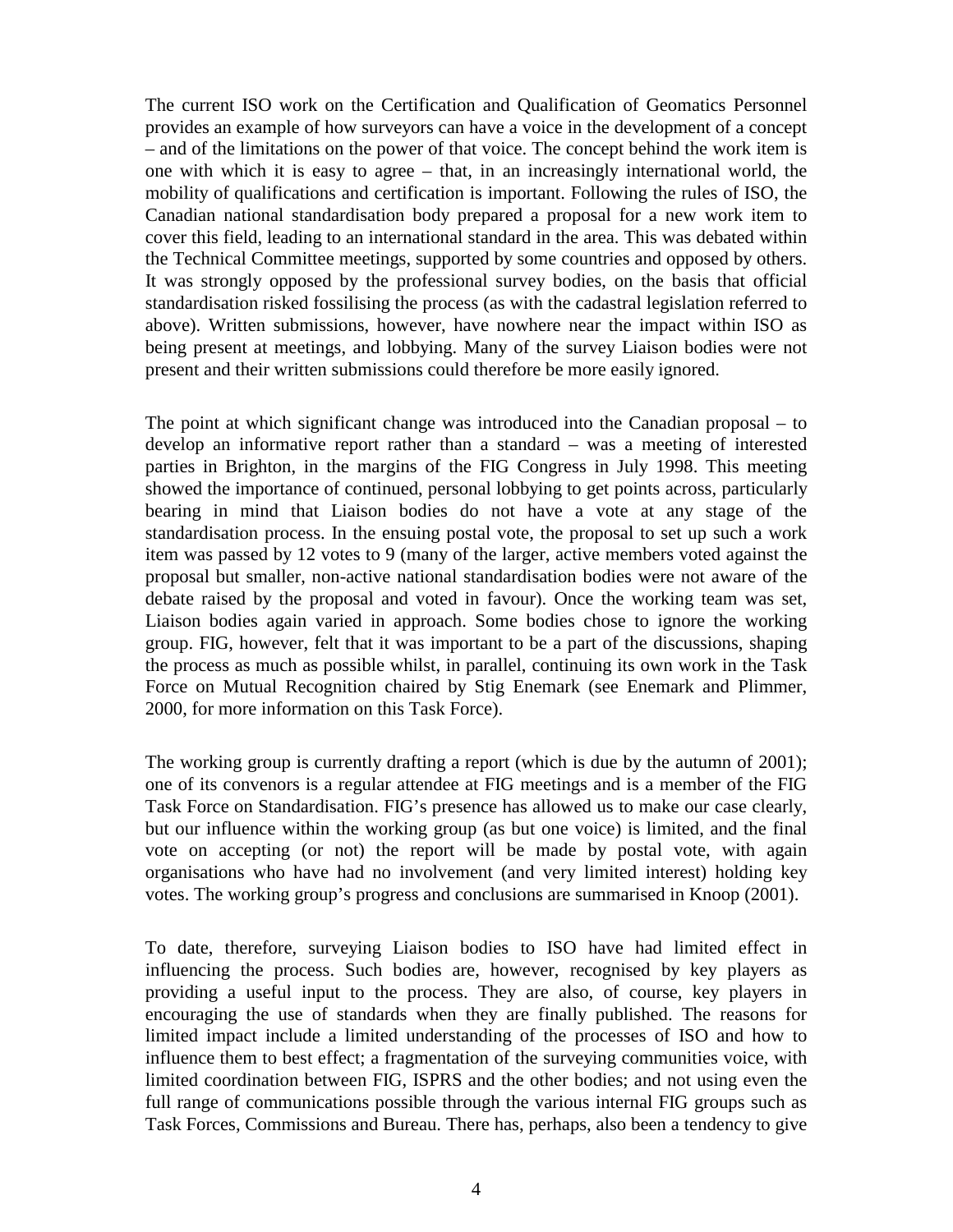up in the face of perceived lack of understanding of FIG's point of view by the ISO, without fully appreciating the situation as ISO (and the individuals involved) see it.

During 2000 and 2001, FIG (through the good offices of Commission 9) has also been working closely with IVSC, to gain a voice in the process of developing international valuation standards. IVSC is a much younger and less complex body than ISO, and more rapid progress has therefore been possible, with the professional surveying community seen as providing an important input to the process and being invited to do so. This will, hopefully, lead to a formal recognition of this role for FIG within IVSC but, as so often in international activity, formal recognition is often much less important than informal input and influence.

# **4. SURVEYORS AND STANDARDISATION – PROGRESS TO DATE**

As described above, the FIG Task Force on Standardisation has spent much of the first three years of its existence understanding how ISO works (recognising that the scale and scope of ISO's operations dwarfs that of most other standardisation bodies). This has included active involvement in ISO Technical Committee (TC) 211 on Geographic Information/ Geomatics, attending meetings, commenting on work in progress, and reporting on FIG activity. FIG also has a longer history of involvement with two other ISO TCs covering the general field of survey instrumentation. Professor Jean-Marie Becker (Chair of FIG Commission 5) is actively involved in this work, attempting to simplify the current standards and make them more relevant to practising surveyors (for more information, see Becker et al, 2000).

In light of the learning to date, and recognising that FIG's funds are limited in the face of the vast range of standardisation activity in hand at any time, the Task Force has created a draft FIG policy for this area. This has been reviewed by Commission Chairs and by the Bureau but is not yet ratified by the General Assembly. The draft policy reads as follows:

'Standardisation activity is becoming of increasing importance to surveyors; indeed, the application of technical and professional standards is one element which sets professionals apart from others. In 1997, therefore, the FIG Bureau decided to place an emphasis on developing FIG's work in the standardisation field, whilst recognising the limitations of what FIG's resources could achieve.

Overall, FIG's aim in the field of standards is to assist in the process of developing workable and timely official and legal standards covering the activities of surveyors: FIG is one of the few bodies through which surveyors can formally be represented in international official standardisation activities. In so doing, FIG will be supporting its objective to collaborate with relevant agencies in the formulation and implementation of policies. FIG is also committed in its objectives to developing the skills of surveyors and encouraging the proper use of technology, activities which are becoming increasingly shaped by standards.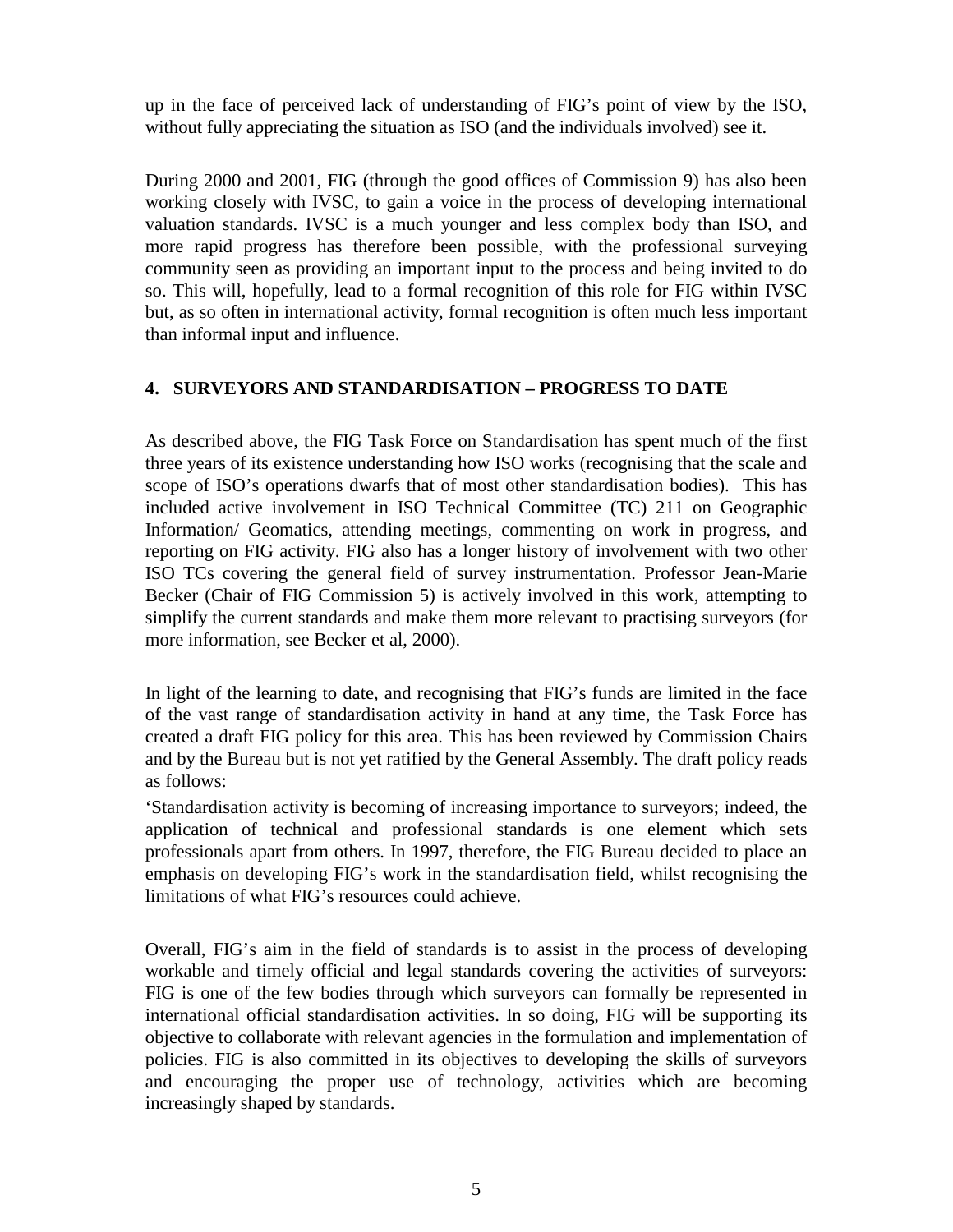FIG will generally seek to ensure that *de facto* standards become official standards as technology matures, or at the very least that all relevant official, legal and *de facto* standards are produced in full knowledge of all other related material.

FIG sees the following roles for professionals in the standardisation process:

- Assisting in the production of workable and timely standards by proposing material which can be transformed into international standards (rather than relying on work developed by others) and by participating in the process of developing standards; and
- Disseminating information and creating explanatory material and guidance notes to ensure that all members of FIG are aware of the most recent standardisation activities, standards and regulations, and their implications for surveyors.

In supporting this policy, FIG will ensure that the work of its Commissions and other bodies dovetails with that of official standardisation bodies, to ensure that the greatest possible benefit for practising surveyors and their clients is achieved. This dovetailing will be reflected in Commission, Task Force and Permanent Institution workplans – these will include the creation of necessary information and explanatory material, and any planned output from any of FIG's bodies will be discussed with the relevant standardisation bodies before it is created. FIG will also seek to work with other international bodies representing surveyors, to ensure the most effective use of resources.

In the short-term, the FIG Task Force on Standardisation will provide the necessary coordination in planning of activity to achieve these goals, recognising that it is through the Commissions and Member Associations that most of the necessary work and liaison will be achieved. The structural arrangements within FIG for the medium-term coordination of standardisation activities will be determined in light of the decisions made on the future structure of FIG Commissions and Permanent Institutions.'

Working with ISO and IVSC, and within FIG, the Task Force has developed a draft Guide on Standardisation, to provide FIG officers and Member Associations with a clearer understanding of how they can influence the development of standards. The Task Force, in collaboration with FIG Commission 7, also proposed the FIG Statement on the Cadastre (FIG 1995) to ISO for fast tracking to become an international standard. Once we had understood the procedures for such a submission, and reformatted elements of the document to meet the ISO document structure, the Statement was submitted. It has not been accepted for fast-tracking, on the basis that it is a field generally covered by national legislation, so the Task Force is currently considering what other FIG material might be suitable for fast-tracking, taking forward the first of the two roles set out in the Policy. One active area at the moment is on determining how the FIG Multi-Lingual Dictionary can be consolidated to best effect with ISO terminology activity in the surveying field.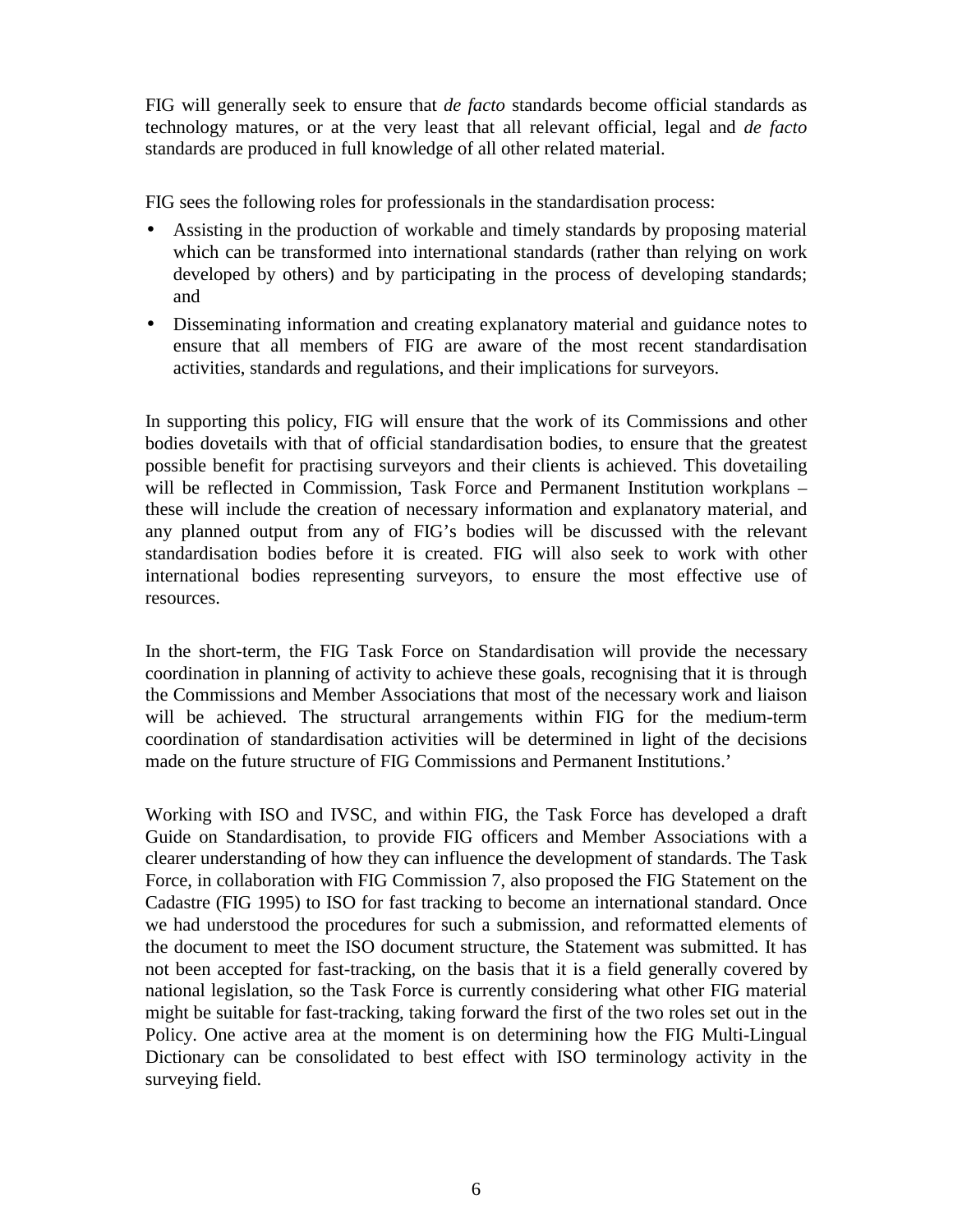On the educational side, the Task Force has set up an area of the FIG web site and maintains it, providing information on current standardisation activities. The number of papers about standards activities at FIG meetings is also increasing, as the topic gains profile in the surveying community. Documents such as FIG Publication No 9 on the testing of EDMs (FIG 1994) is another example of the explanatory material which FIG produces.

In all of this, the Task Force is building on the results of questionnaire, completed by over 40 individuals ands member associations in 1999, which provided guidance on the key areas of standardisation on which FIG should concentrate.

At this stage, it is fair to say that FIG's increased focus on standardisation has created a higher profile for FIG within this field, and for standardisation within FIG. Much greater coordination of activity, within and beyond FIG, is however needed if the efforts to date are to build into meaningful, concrete progress.

# **5. NECESSARY ACTIVITY**

As described in the previous section, some solid work has been done in a number of areas since the creation of the Task Force. Over the next year or so, there are a number of key tasks for the Task Force (and, through it, for FIG generally). The general areas are described in this section.

Standardisation work items have to progress through a complex and lengthy process before they become published standards. It is unrealistic for FIG, as one of many bodies representing professionals, to be able to control the progress of individual standards, and FIG will have to accept that many of its proposals for changing documents will not be accepted (although the general principle of consensus allows FIG to push home points on which it feels particularly strongly). Similarly, standardisation bodies will not readily accept new work item proposals unless there is a proven market need for them. FIG should, however, be well aware of the needs of its  $230,000$  individual members – a significant market – and can therefore expect standardisation bodies to listen to it. To achieve the greatest degree of success, therefore, FIG needs to coordinate its efforts, and to recognise the needs of the standardisation bodies as well as those of FIG's members.

#### *5.1 Interpreting and promoting published standards*

Standards will inevitably tend to be fairly dry documents, with lengthy glossaries and definition sections. ISO figures give the average length of a standard (excluding some of the terminology lists) as nearly 30 pages. It is unlikely that the average person in the street or even the average professional has read any standards, or is aware first hand of their requirements.

Much more likely is that people encounter standards through either their practical manifestations (products created to conform to particular standards) or through advisers, part of whose role is to interpret standards. In recent years, we have seen a large industry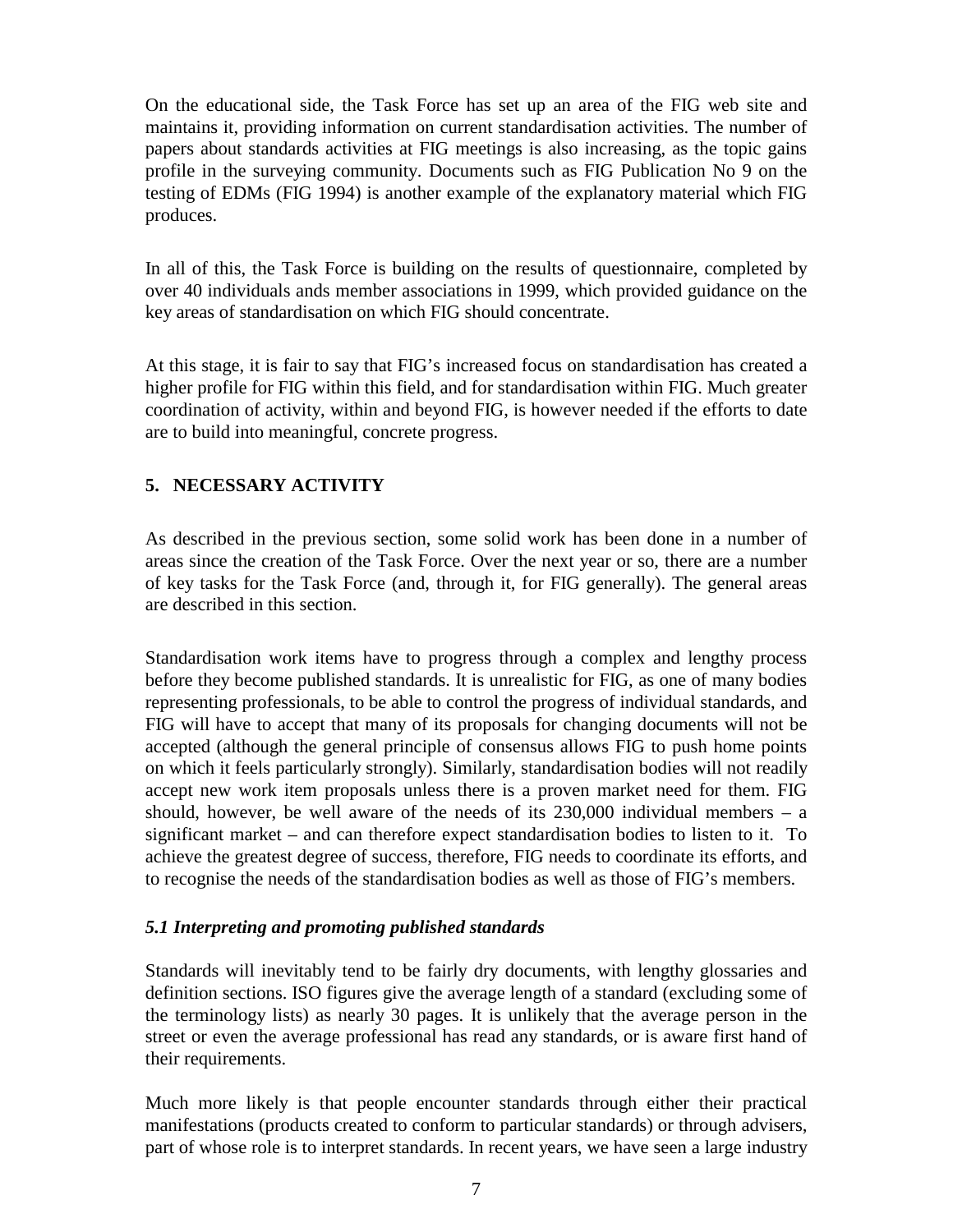evolve to interpret the ISO9000 quality standards for businesses. We have also seen very large numbers of publications addressing what is a very concise standard of 20 short clauses. This shows both how complex standards can be (or be made – as with laws, the practical implications often emerge through 'case law'), and that there is no shortage of interpreters, as long as you are willing to pay money for their services.

It is also important to remember that, in most circumstances, a practitioner has the choice of whether to follow a particular standard or not. In many circumstances, a standard's detailed provisions will not be appropriate. One example of this is the very complex ISO standards which exist on the calibration and testing of EDM total stations and other surveying equipment (an additional problem in this area is the number of uncoordinated ISO standards; as mentioned in section 4, FIG is involved in activity to rationalise the situation). The detailed requirements of the standards may be appropriate for industrial metrology-type applications, or for the calibration of equipment by manufacturers and national laboratories, but are almost certainly not relevant for the average land surveyor to undertake on a regular basis.

For further advice, individual practitioners will often turn to their national professional association. Such associations often have technical departments responsible for interpreting standards for their members, either as part of the membership fees or for an additional fee. In turn, they will often look to international bodies to provide guidance to them, and so FIG and in particular its Commissions will need to ensure that they are fully aware of key standards and are able to provide timely guidance to FIG's Member Associations on necessary activity and priorities. In this way, FIG can provide a service to its Member Associations, can avoid duplication of effort at a national level, and will be well placed to feed back suggestions for improvement to the relevant standardisation body.

An area of particular activity over the coming year will be promoting and explaining to professionals the implications of the ISO 191xx set of standards on geographic information. These cover factors from terminology to referencing by coordinates. Further information on the developing work is available in the papers of Ostensen (1998), Knoop (1998), Slaboch (1998) and Hothem et al (2001). The Task Force continues to work closely with ISO TC211 to emphasise the importance of this activity (in addition to the completion of the standards) and determine how best FIG can support it.

Another role for national and international professional associations is the pooling of best practice, which may often be ahead of the content of standards. For instance, many professional institutions produce best practice material which can be used by all practitioners and clients as a basis for defining requirements. FIG is keen to spread knowledge of such documents, developed by individual member associations, throughout its membership. At an international level, the current work of FIG's Working Group 3.3 in compiling a HABITAT Best Practice Database is another example of this type of activity.

To achieve FIG's stated policy, therefore, FIG's Commissions, Task Forces and Permanent Institutions need to work closely with the relevant standardisation bodies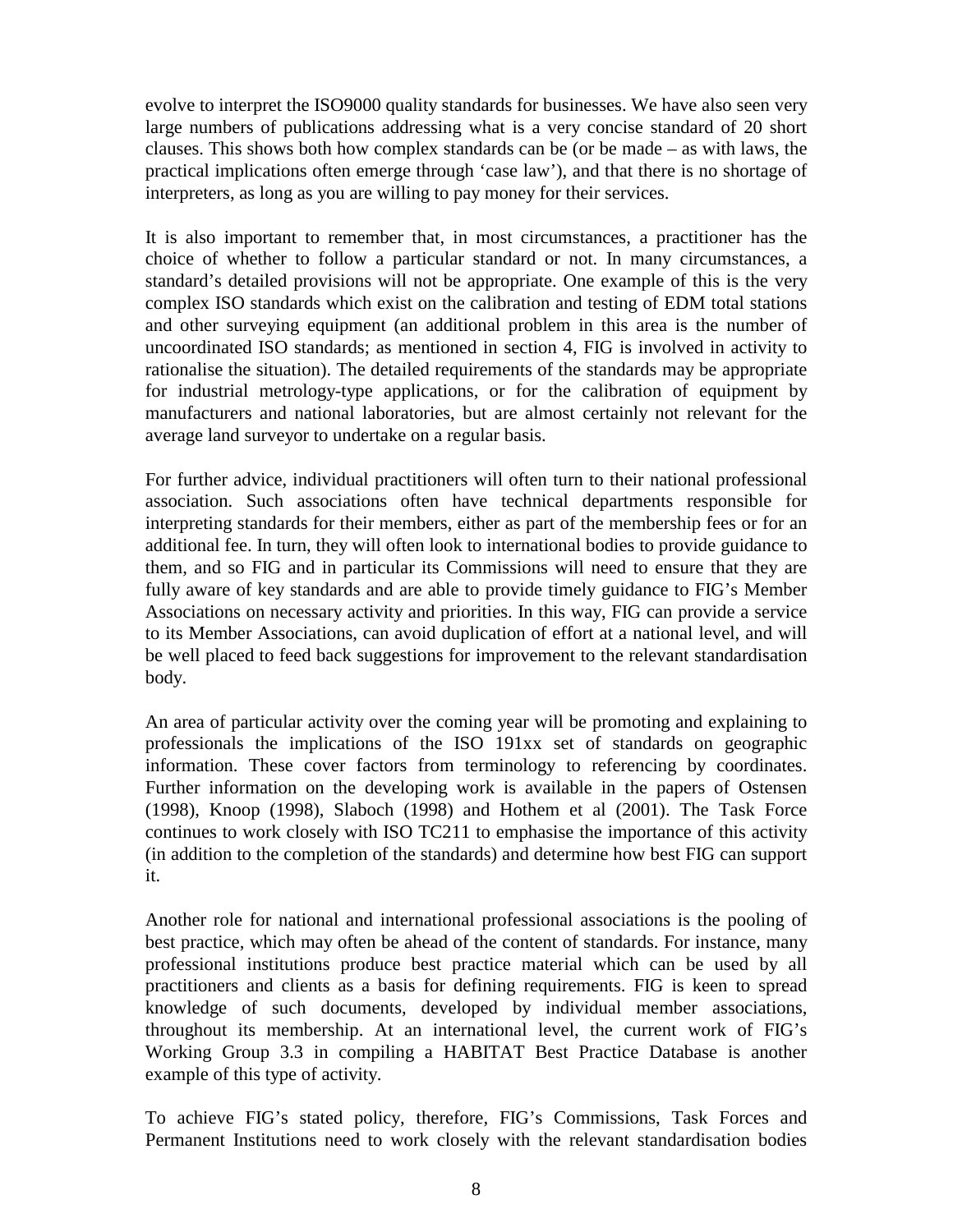(including the Technical Committees of ISO) so that any informative or explanatory material that they create which supports the use of standards is produced at the appropriate time, has clear references to the relevant standards, and can be published and marketed in a coordinated way with the published standards.

#### *5.2 Influencing the existing work programmes of standardisation bodies*

FIG needs to coordinate the inputs it makes to the creation and development of standards by the various standardisation bodies. This is both at international level (through FIG continuing to work with ISO and IVSC) and at national level (through FIG's member associations lobbying their national standardisation bodies).

At the international level, FIG (as a Liaison body to ISO) can appoint Experts to ISO's working groups. In this way, FIG has commented on a number of the key TC211 documents and has influenced ISO's work on optical instrumentation. Funds, however, are limited, and it will be vital to prioritise activity and not to spread resource too thinly.

Currently, the Task Force on Standardisation has taken on the task of maintaining contact, formally and informally, with the ISO Central Secretariat, to keep them informed of FIG plans and to understand how FIG can influence ISO activity to best effect; future organisational arrangements for this activity within FIG will need to be determined.

It takes time for individuals to understand the sometimes arcane ISO processes and language. It is also vital, if Experts are to have the greatest possible effect and influence, for them to be involved in the relevant drafting activity from the beginning (FIG's influence, in the absence of a vote, declines as the drafting process progresses). This points to the requirement to maintain a list of possible Experts, with their field of expertise, and the need to maintain the currency of the list. The relevant Commissions have an important role in publicising the existence of the list, and in encouraging individuals to join it. It is also important that the many FIG members who represent their national standardisation bodies in ISO activity are aware of FIG's requirements and views, as they can input views to the process without the need for FIG funding. Particular care will be needed where FIG and national needs may conflict.

Lobbying national standardisation bodies is an important role for national delegates to FIG Commissions, who should be made aware of current standardisation activity of relevance to their Commission, and should seek out the relevant contacts in their national body. National standardisation bodies will generally set up committees shadowing the work of each ISO TC. The leader of each committee will normally be a specialist in the field, although also someone with knowledge of how national and international standardisation activity works. It is important that the FIG delegate finds out who this person is, and works with them to gain maximum influence for practising surveyors.

Influence at a national level is crucial if FIG is to achieve as much as possible with its limited budget for standardisation activities. National activity will generally involve limited travelling expenses, and can double up with the necessary activities of the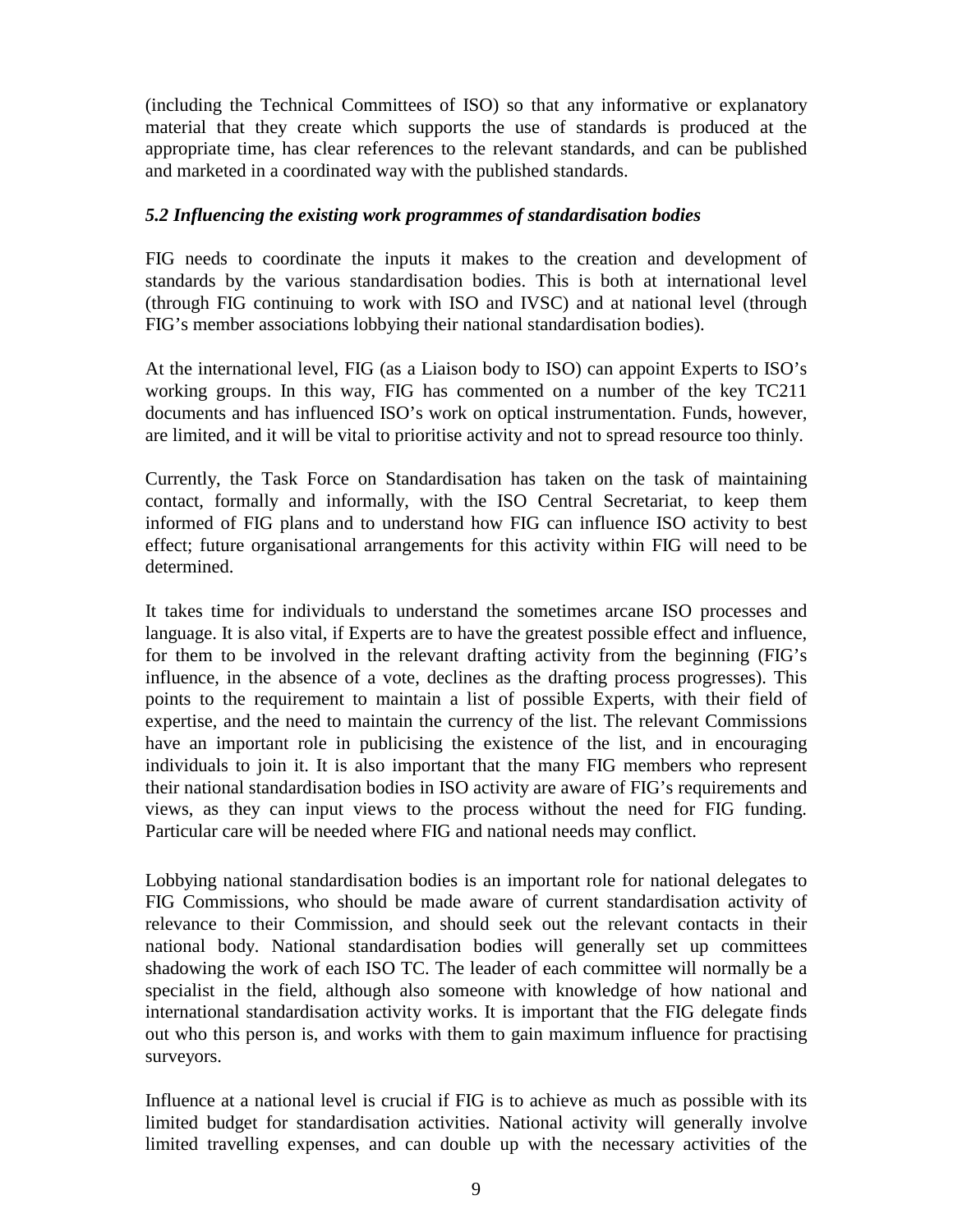member association in influencing standardisation activities. It is clear that, at present, FIG is insufficiently linked into this national aspect of activity. A number of elements need to come together to correct this:

- FIG Member Associations need to be made more aware of FIG's activities in standardisation. The lead responsibility here rests with heads of delegations to the FIG General Assembly, to communicate with the relevant officers and members of their Member Association;
- FIG delegates to Commissions need to be aware of the particular areas of standardisation activity which could affect them; the role here is for FIG Commission officers, both explicitly through their work programmes, and on an ongoing basis in their newsletters and other communications;
- Similarly, Member Associations need to provide information to FIG's Commissions and the Task Force on Standards (and its successor) as to relevant national standardisation activity, so that FIG can support the Member Association in influencing this activity;
- A bank of information should be maintained centrally by FIG, to be called on by delegates; this is currently the responsibility of the Task Force but future organisational arrangements are under consideration.

## *5.3 Proposing new work areas for international standardisation*

The work of ISO grew out of manufacturing. It is therefore of no surprise that the activities of the technical commissions of FIG (5 and 6 in particular) are well-covered by international standards, even if these at times are out of date or don't allow for new technology. Recent work around the world on national and global spatial data infrastructures has catalysed ISO work (particularly in TC211) in the area covered by FIG Commission 3 but has left open the possibility that such infrastructures will be adversely impacted by standards. FIG Commission 4 has a particular link with the International Hydrographic Bureau (IHB) and International Hydrographic Organisation (IHO), which set international standards on hydrography. Commissions 1 and 2 have a more general interest in professional standards, which are likely to be covered by ISO and other activities (ISO 9000, for instance), and where FIG's influence is likely to be very limited.

Some of FIG's other Commissions, however, are less well covered by ISO activity. Commission 9 will have more interest in the work of IVSC, but commissions 7 and 8 and the Ad Hoc Commission on Construction Economics (in conjunction with International Cost Engineering Council (ICEC)'s work on best practice) may well be working in areas where there are not international standards, and where they believe that there should be. These are therefore particular areas where FIG can consider the submission of material to ISO for fast-tracking, and the Task Force has been trying for some time to determine particular areas which might be suitable for this.

In this area in particular, but across its range of work, FIG should review the needs of the market in terms of published standards before drawing up Commission and Council work programmes, and should liaise with the Secretariats and Technical Committees of standardisation bodies over particular gaps in activity. Wherever possible, these gaps should be filled through the development of material by FIG, in close liaison with the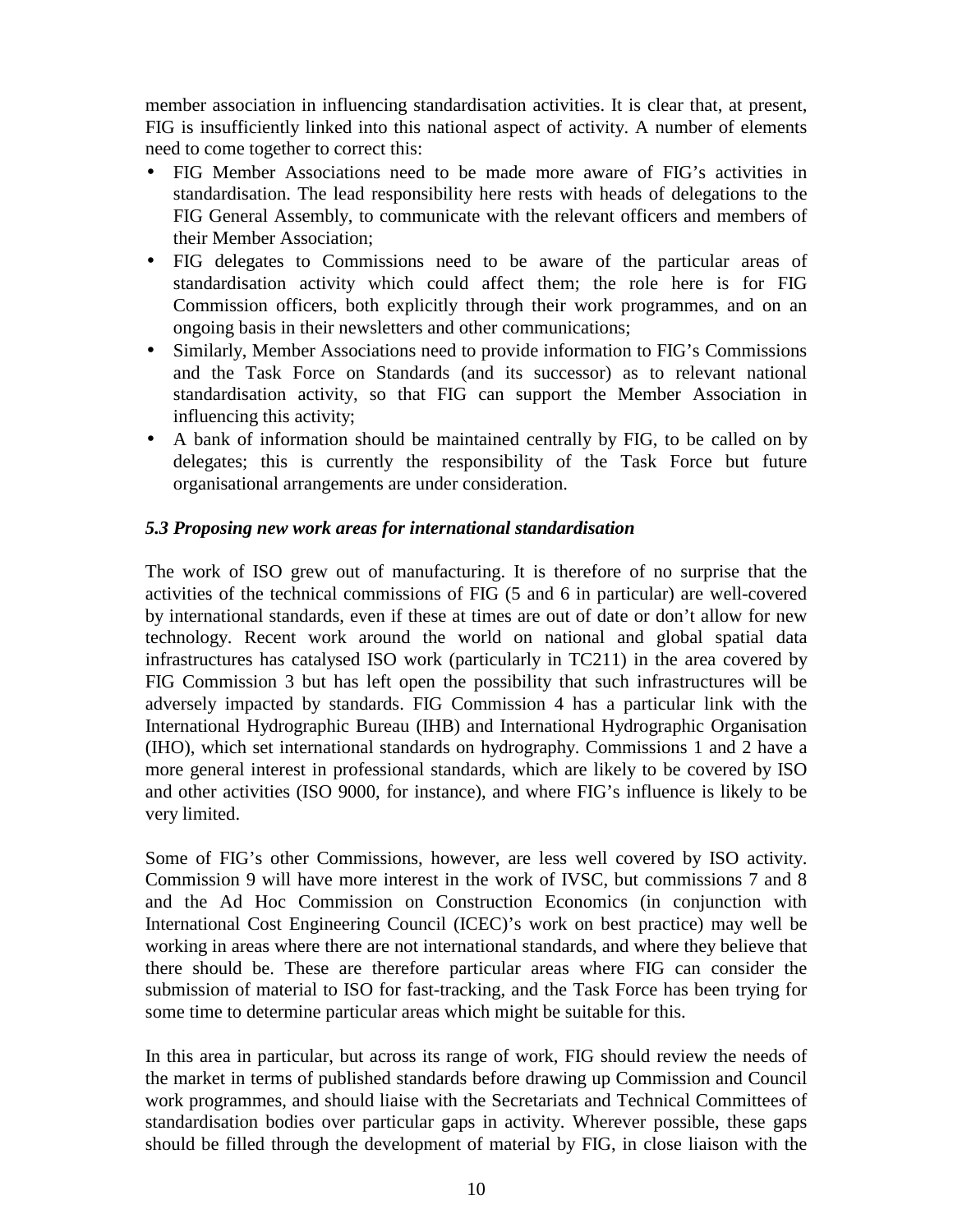relevant standardisation body, so that the completed FIG work can successfully be fasttracked to become a standard, and so that the timing of the production of FIG's deliverables fits with the needs of the standardisation body (and the market).

#### *5.4 Coordination of activities*

All of the above requires discipline on behalf of FIG and its Commissions and Permanent Institutions, with appropriate coordination of the development of work plans so that FIG's work has the greatest possible impact in the world of standards. This may require a slightly greater planning horizon for Commissions and Permanent Institutions, and greater coordination of effort, which will be facilitated by the use of strategic planning meetings of the Council and the Advisory Committee of Commission Officers (ACCO). This will be particularly important over the next year, as work plans for 2002- 06 are drawn up, and the Task Force will work to be involved in and influence the content of these plans. Also important over the coming year will be the determining of how the coordinating activities of the Task Force should be continued into the future – this is currently under consideration by the FIG Task Force on Commission Structure.

It is also important for FIG to co-ordinate its influencing and informative efforts with other international NGOs to ensure that the combined efforts are coordinated to best effect. This can probably best be achieved through the Memoranda of Understanding (MOUs) that FIG is developing with sister NGOs, following the disbanding of the International Union on Surveying and Mapping (IUSM), and the Task Force will continue to seek to ensure that standardisation issues are covered by such MOUs.

# **6. CONCLUSIONS**

As can be seen in the previous sections of this paper, solid progress has been made within and beyond FIG in raising the profile of standardisation to surveying, and of surveying to standardisation bodies. Section 5 shows that there is much more work to be done – work in the standardisation area always seems to be a long haul, taking years rather than months. It is vital that FIG continues to build on what it has achieved so far, and the Task Force will be working to do this. A key plank in this activity will be the FIG Guide on Standardisation, which will be completed during 2001 and should provide a valuable resource to all of FIG's constituent bodies to work to best effect in the field of standardisation. Mobilisation of a range of bodies and individuals is vital to FIG's success in this critical area.

In essence, FIG needs to see itself, and the activity of all of its constituent parts, as part of a larger picture which includes key bodies such as the UN and its agencies, standardisation bodies and the World Trade Organisation (WTO). This has been a key theme of recent FIG Bureaux, and progress is now being delivered on a number of these fronts. As a result, the realisation is growing that surveyors need standards, and standards bodies need FIG – but the realisation is a fragile plant which needs continuing nurturing and attention.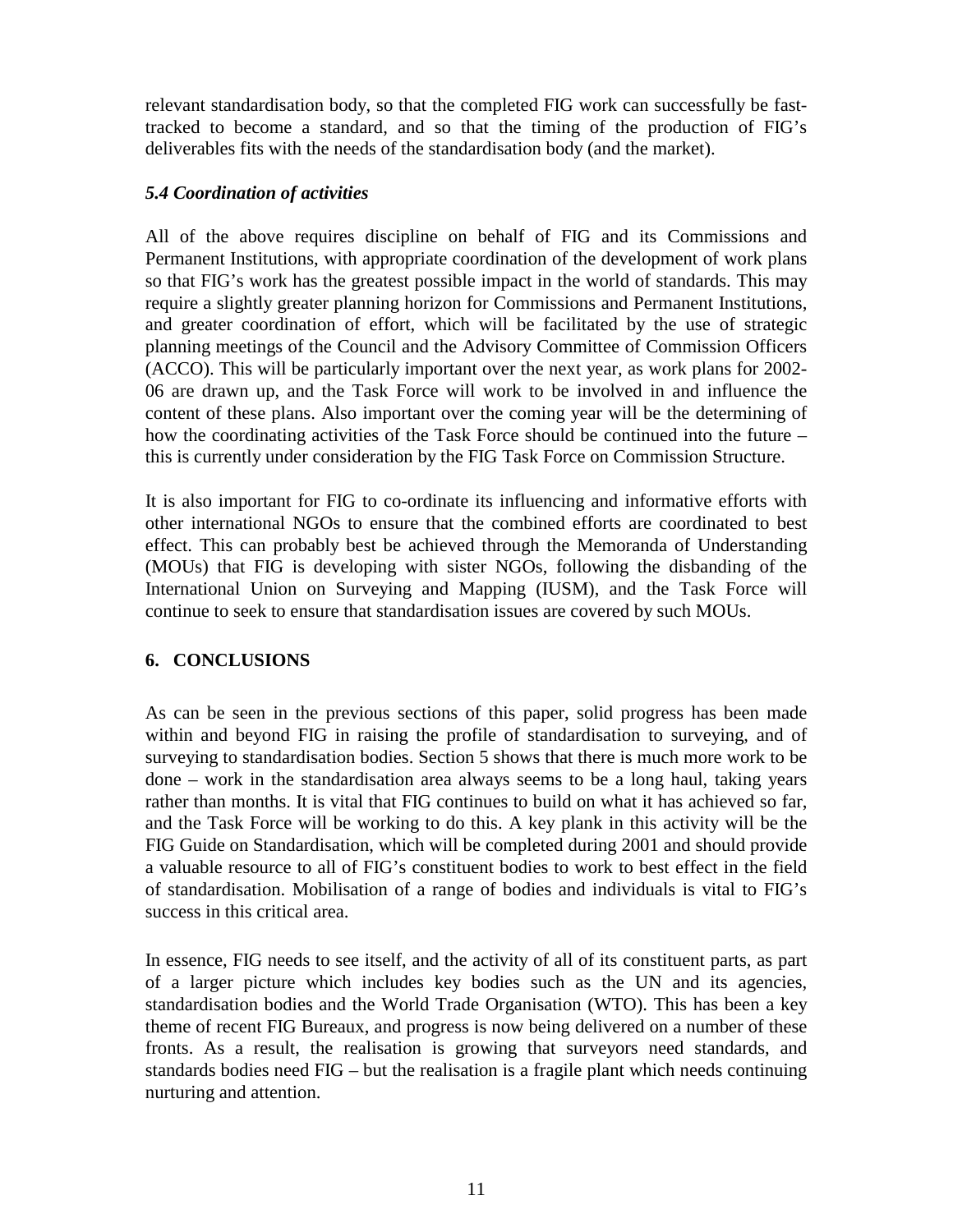#### **REFERENCES**

Becker, J-M., Heister, H. and Slaboch, V., 2000, New technical standards improving the quality in positioning and measurement, proceedings of the FIG Working Week, Prague

DIN (German Institute for Standardisation), 1999, Economic benefits of standardisation: summary of results, available at www.din.de/set/aktuelles/benefit.html

Enemark, S. and Plimmer, F., 2000, Mutual recognition of professional qualifications in the surveying profession, proceedings of the FIG Working Week, Prague

FIG, 1994, Publication No 9: Recommended procedures for routine checks of electrooptical distance meters (EDM)

FIG, 1995, Publication No 11: The FIG statement on the cadastre

FIG, 2001, draft FIG Guide on Standardisation, available on FIG web site

Greenway, I., 2000, Surveyors and Standardisation, proceedings of the FIG Working Week, Prague

Hothem, L., 2001 [paper in session 1 of Working Week – please add full authors and title when the paper is submitted]

Knoop, H., 1998, Standardisation, Co-ordination and Quality Management of Geographic Information, proceedings of the XXI FIG International Congress, Brighton

Knoop, H., 2001 [paper in session 1 of Working Week – please add title when the paper is submitted]

Ostensen, O., 1998, Spatial Data Infrastructures – the need for global standards, proceedings of the XXI FIG International Congress, Brighton

Slaboch, V., 1998, ISO and the Surveyor, proceedings of the XXI FIG International Congress, Brighton

Further information is available from the web sites of ISO (www.iso.ch), WTO (www.wto.org), FIG (www.fig.net), IVSC (www.ivsc.org) and ISO TC211 (www.statkart.no/isotc211)